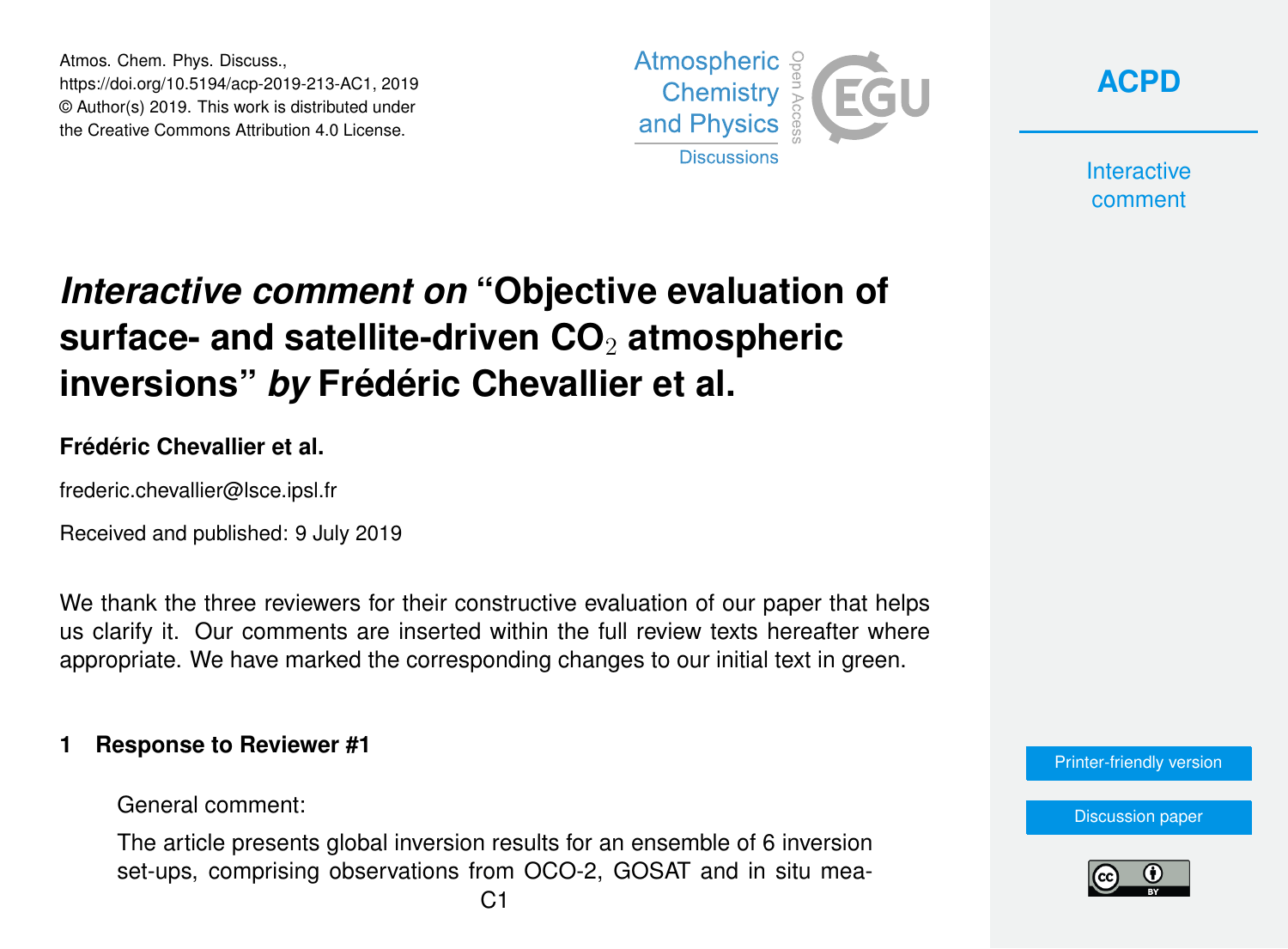surements, and using two versions of the transport model. The presented results show that the OCO-2 XCO2 retrievals have matured sufficiently to yield inversion results based on satellite observations that are of similar quality as inversions based on (sparse) in situ measurements. This is a very promising result, paving the way for future satellite inversions. However, the main point the authors want to make consists of "defining quality measures for global inversion systems in order to evaluate the current skill of global inversions". This effort, in my opinion, falls short. Whereas the manuscript presents a nice analysis of an inversion ensemble, a clearly defined set of quality measures is hard to extract from the text, nor is the main verification approach (comparison against aircraft observations) very novel. It is unclear to this reader what exactly these proposed quality measures look like, or how they should be applied to objectively benchmark the quality of inversion results. Overall this is a nice article, but the focus of it is not very clear: is it the definition of quality measures, or the analysis of a set of global inversions in view of the effect of the transport model and assimilated observations? This ambiguity unfortunately causes neither of these points to come across sufficiently strong.

Our focus is on the definition of quality measures, and we apply it for the analysis of a set of global inversions in view of the effect of the transport model and assimilated observations. We discuss our contribution to our general focus in section Discussion and recall previous uses of aircraft measurements there. We explain that an "objective evaluation" (to use the terms of our title) of global  $CO<sub>2</sub>$  atmospheric inversions currently has to rely on aircraft measurements, however scarce they are, but that they have hardly served this purpose so far. We hope that our text can stimulate progress in this direction because we believe that objective evaluation is critical for the credibility of atmospheric inversions.

In comparison, the results of our application to the progress of OCO-2-driven inversions

### **[ACPD](https://www.atmos-chem-phys-discuss.net/)**

**Interactive** comment

[Printer-friendly version](https://www.atmos-chem-phys-discuss.net/acp-2019-213/acp-2019-213-AC1-print.pdf)

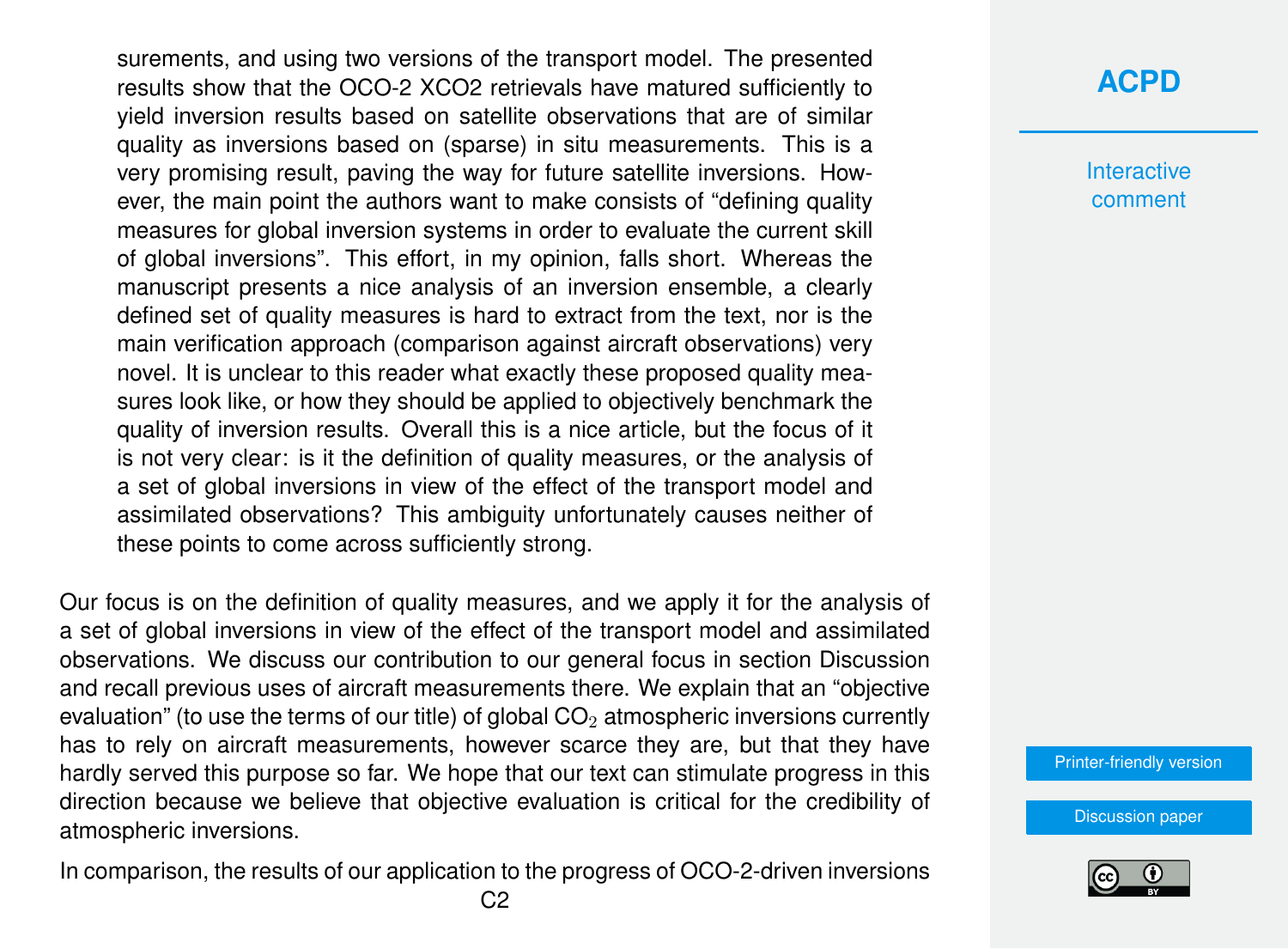may come stronger but our paper reflects the structure of our scientific approach here (addressing a methodological question with an application). We note that the reviewer does not challenge any specific part of our logic.

Specific comments:

- The effect of the transport model on the inversion result is included in the analysis by using two different versions of the same model. The results indicate that this difference has very little effect on the obtained surface fluxes, from which the conclusion seems to be drawn that transport errors have a much lesser influence on the quality of the inversion than do the assimilated observations. Although this seems to be the case for the analyzed inversions, it is well known that in general the transport model is one of the largest sources of difference between inversions (as for example shown again recently in Schuh 2019). This analysis is therefore misleading: the chosen variations in transport model are likely not representative for the actual transport variations typically observed between different inversion set-ups. In order to include these results, they should therefore be situated in the context of an analysis of the decrease in model error between both versions, and preferably also compared against the typical spread between transport models.

The relatively small impact of transport uncertainty has been expected in the case of the assimilation of OCO-2 after Basu et al. (2018). At first glance, this may be more a surprise for the surface-driven inversions (ibid.). However, Schuh et al. (2019, their Section 4.1), after Yu et al. (2018), highlighted technical artefacts (i.e. regridding problems) to explain some of the large model-to-model differences. LMDz and his parent model are run at the same resolution, so that our model does not suffer for this issue. We also note that only five years ago, the refinement of the vertical grid in our version of LMDz had a major impact (Chevallier et al. 2014). The version with coarse vertical **Interactive** comment

[Printer-friendly version](https://www.atmos-chem-phys-discuss.net/acp-2019-213/acp-2019-213-AC1-print.pdf)

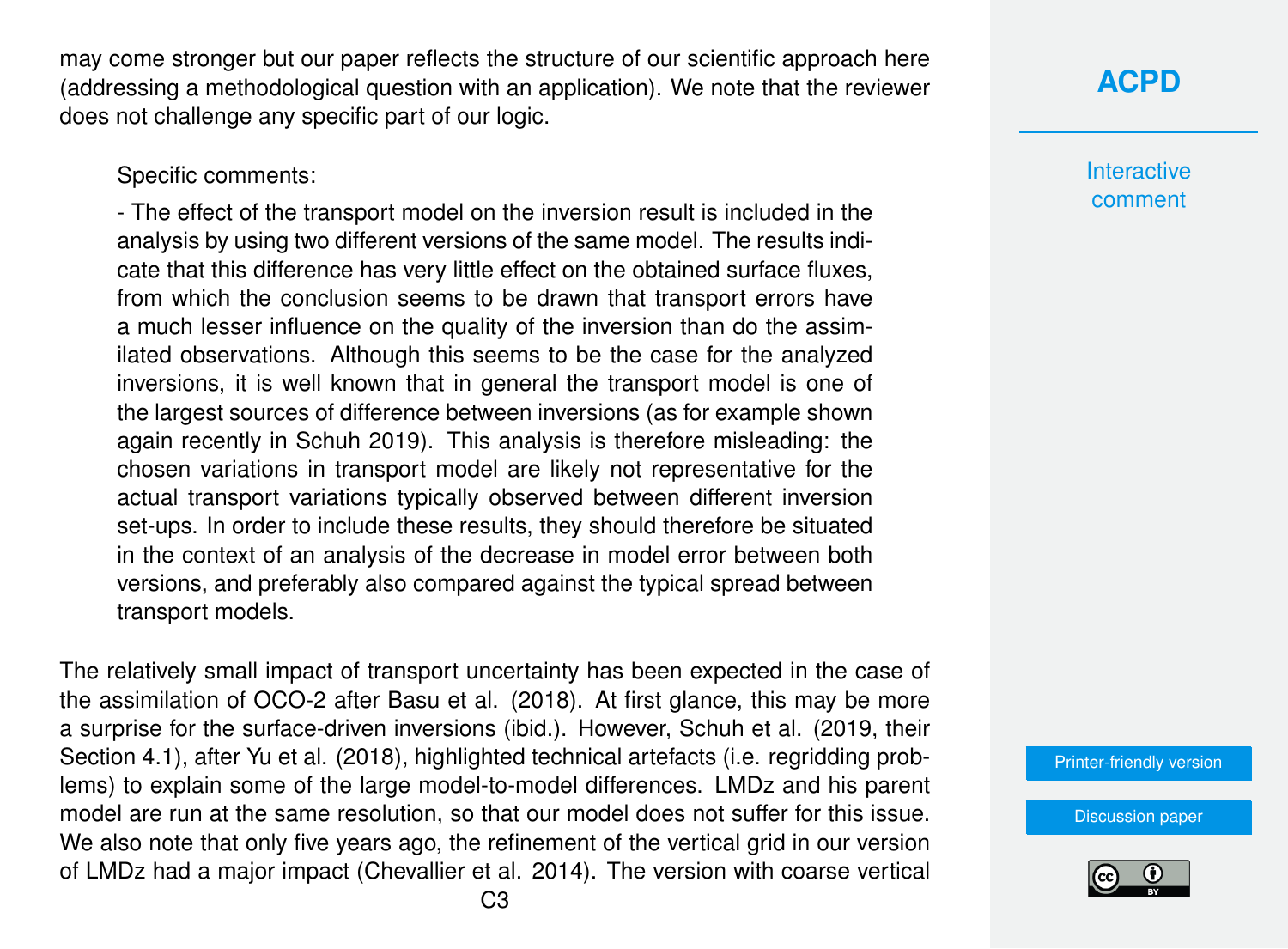resolution ran much faster than the new one: it is likely that nobody would have complained if we still used it for model intercomparisons (thereby contributing to enlarge result spread) or other studies, but we have decided to phase it out. Further refinements in the process modelling and in the driving winds have a much more modest effect for the quantities that we study in the paper (inferred annual Transcom-regionscale fluxes). This is consistent with what we saw with the parent model of our off-line model (Remaud et al., 2018, a study that also included a test of the refinement of the 3D model resolution).

Initial text: This result is consistent with our study of the parent model of our off-line model in forward mode (Remaud et al., 2018) and suggests that LMDz transport errors play a much smaller role in the quality of our inversion results than the choice of assimilated data.

Modified text: This result is consistent with our study of the parent model of our offline model in forward mode (Remaud et al., 2018) and suggests that LMDz transport errors play a much smaller role in the quality of our inversion results than the choice of assimilated data. This may be different for previous versions of LMDz (Chevallier et al., 2014) or some other off-line models (Schuh et al., 2019).

- The OCO-2 MIP (Crowell 2019) is touched upon rather briefly, but it would make the analysis stronger if more of the obtained results are put into perspective with respect to the inversion ensemble analyzed in the MIP.

Even in the case of our own LMDz-based results, important changes have been made between this contribution to Crowell et al. and the OCO-2 inversions presented here: the retrievals are different both in terms of quality and coverage (O'Dell et al., 2018; see also the analysis of Miller and Michalak, 2019, https://doi.org/10.5194/acp-2019- 382, of the difference between the two retrieval products), and the transport model has been upgraded from version 3 to versions 5A and 6A. The most striking difference with respect to the OCO-2 MIP conclusions is the proximity of the OCO-2-based annual

## **[ACPD](https://www.atmos-chem-phys-discuss.net/)**

**Interactive** comment

[Printer-friendly version](https://www.atmos-chem-phys-discuss.net/acp-2019-213/acp-2019-213-AC1-print.pdf)

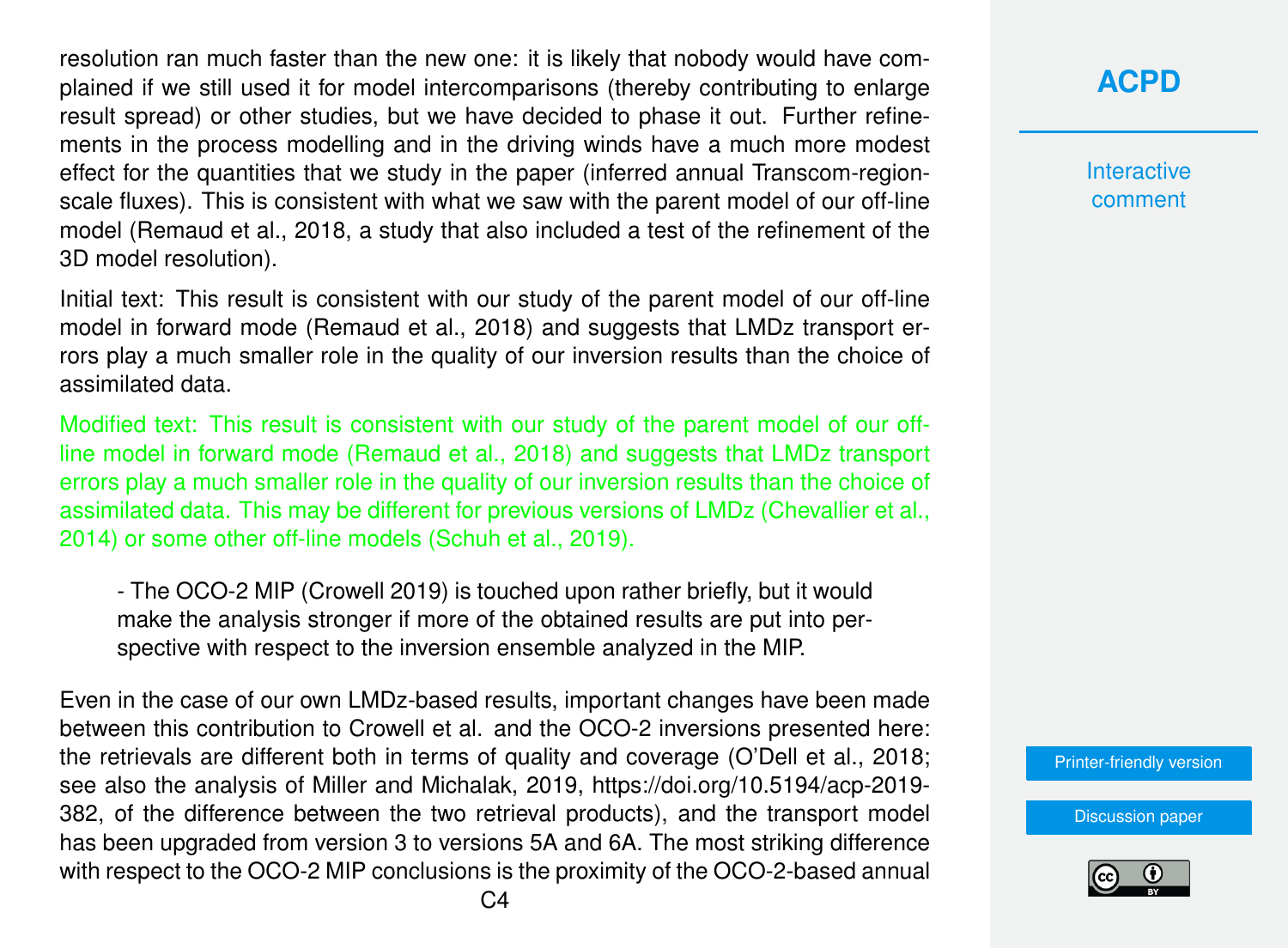fluxes with the surface-based fluxes, as noted in our discussion section. A finer analysis of the changes would have required running a series of sensitivity tests, but the running time of the inversion system hampers such a purpose, as explained in our conclusion.

- One aspect which might be given some more attention in the manuscript is the presence of spatial patterns in the optimized surface fluxes due to the used prior, another aspect that typically causes large differences between inversion results. It is mentioned that the OCO-2 and in situ based fluxes look similar, can this be due to the prior pattern being dominant over observation patters in regions with sparse observational coverage?

The paper only presents annual natural fluxes for which our prior fields are uniformly zero over land. All our inversions deviate much from this prior value. This was already noted in Section 3.2 that stated that the OCO-2 inversions were "clearly distinct from the inversion prior fluxes (that are zero on annual average over land), and from the GOSAT-based fluxes". The last words of the sentence, about GOSAT, indicate that the inversion system does not automatically converge to a unique point. Posterior natural fluxes are also influenced by the prior fossil fuel maps, but the spatial patterns of Fig. 6, that we discuss at the end of Section 3.2, do not resemble fossil fuel patterns.

- The aircraft verification data has especially large coverage over North America. Is the coverage over the other continents sufficient to make statements about the inversion quality?

Most of the aircraft measurement programs are over North America, but the majority of measurements are provided by the CONTRAIL program, as noted in the legends of Figs. 7 ad 8. CONTRAIL samples air at our study altitudes above many cities outside North America. CONTRAIL represents 74% of all data for the GOSAT period and 39% for the OCO-2 period. Still, as noted in the conclusion, "the situation is not satisfactory at present in some parts of the world, like Africa".

**[ACPD](https://www.atmos-chem-phys-discuss.net/)**

**Interactive** comment

[Printer-friendly version](https://www.atmos-chem-phys-discuss.net/acp-2019-213/acp-2019-213-AC1-print.pdf)

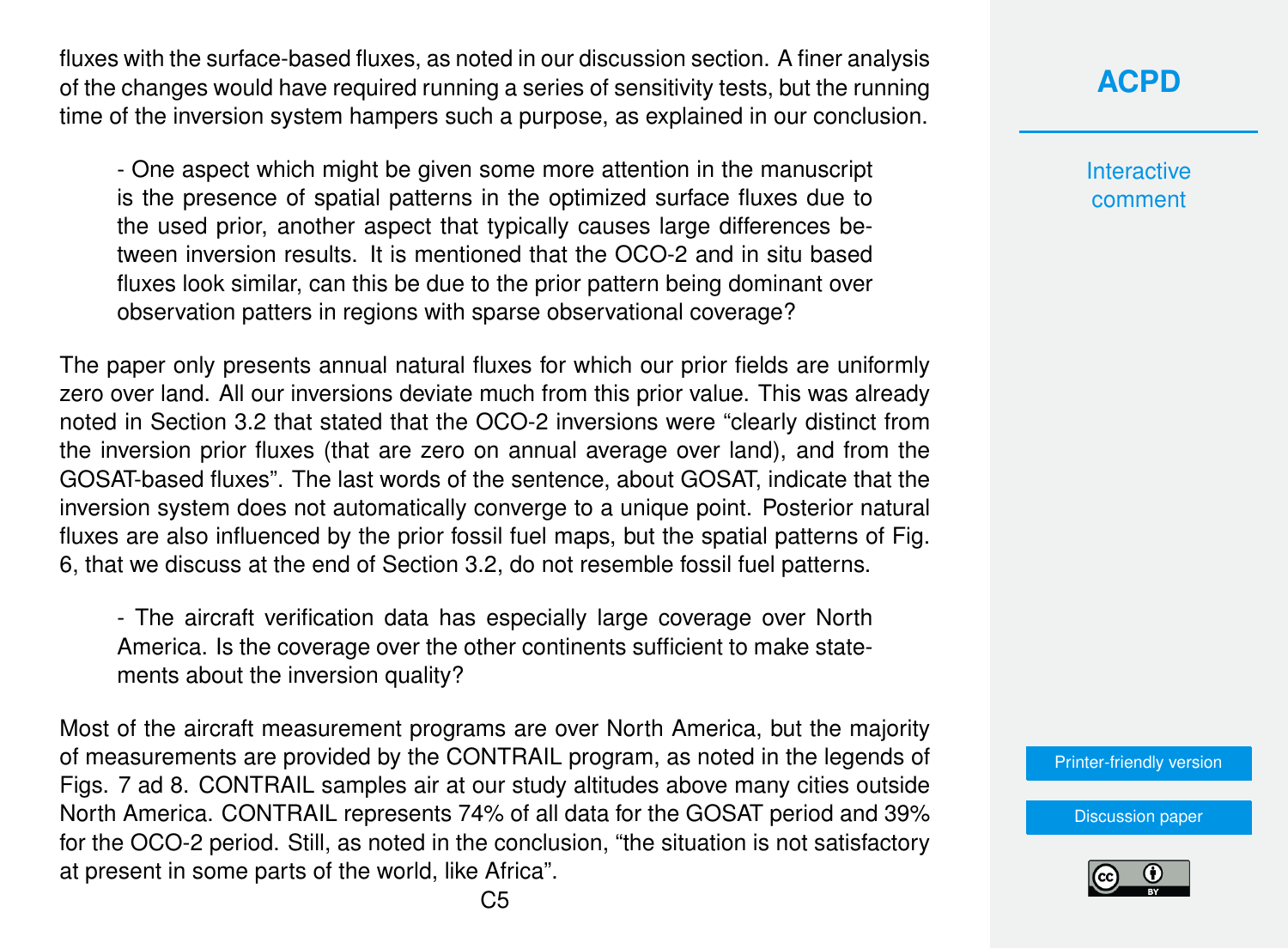How is this considered when analyzing the root-mean-square difference (Line28 p7)? Are these values a representative quality measure, or biased towards quality above North America?

Line28 p7 says "If we combine all measurements together, the root-mean-square difference for the OCO-2-based and the surface-based inversions varies only between 1.51 and 1.56 ppm." If we only take CONTRAIL data, the root-mean-square difference for the OCO-2-based and the surface-based inversions still only varies between 1.60 and 1.67 ppm, which tends to indicate that our conclusions are not biased towards features that are specific to North America.

We have added: "Note that 39% of these data are from CONTRAIL, a program that spreads over all continents."

- Similar to figure 1, it would be nice to include maps with the observational coverage (and if possible quality) of the different sets of assimilated observations, and to refer to this information in the discussion of the inversion results.

Maps of data coverage in our case follow common patterns.

In Section 2.3. "Assimilated observations", we now refer to the maps of Chevallier (2018a) for SURF, to those of Bösch and Anand (2017) for GOSAT and to those of O'Dell et al. (2018) for OCO-2.

- Line 32, page 4: please include a little more information about the used transport uncertainty.

We have added "based on the variability across several models at the OCO-2 sounding locations" before the reference to Crowell et al. (2019).

### **[ACPD](https://www.atmos-chem-phys-discuss.net/)**

**Interactive** comment

[Printer-friendly version](https://www.atmos-chem-phys-discuss.net/acp-2019-213/acp-2019-213-AC1-print.pdf)

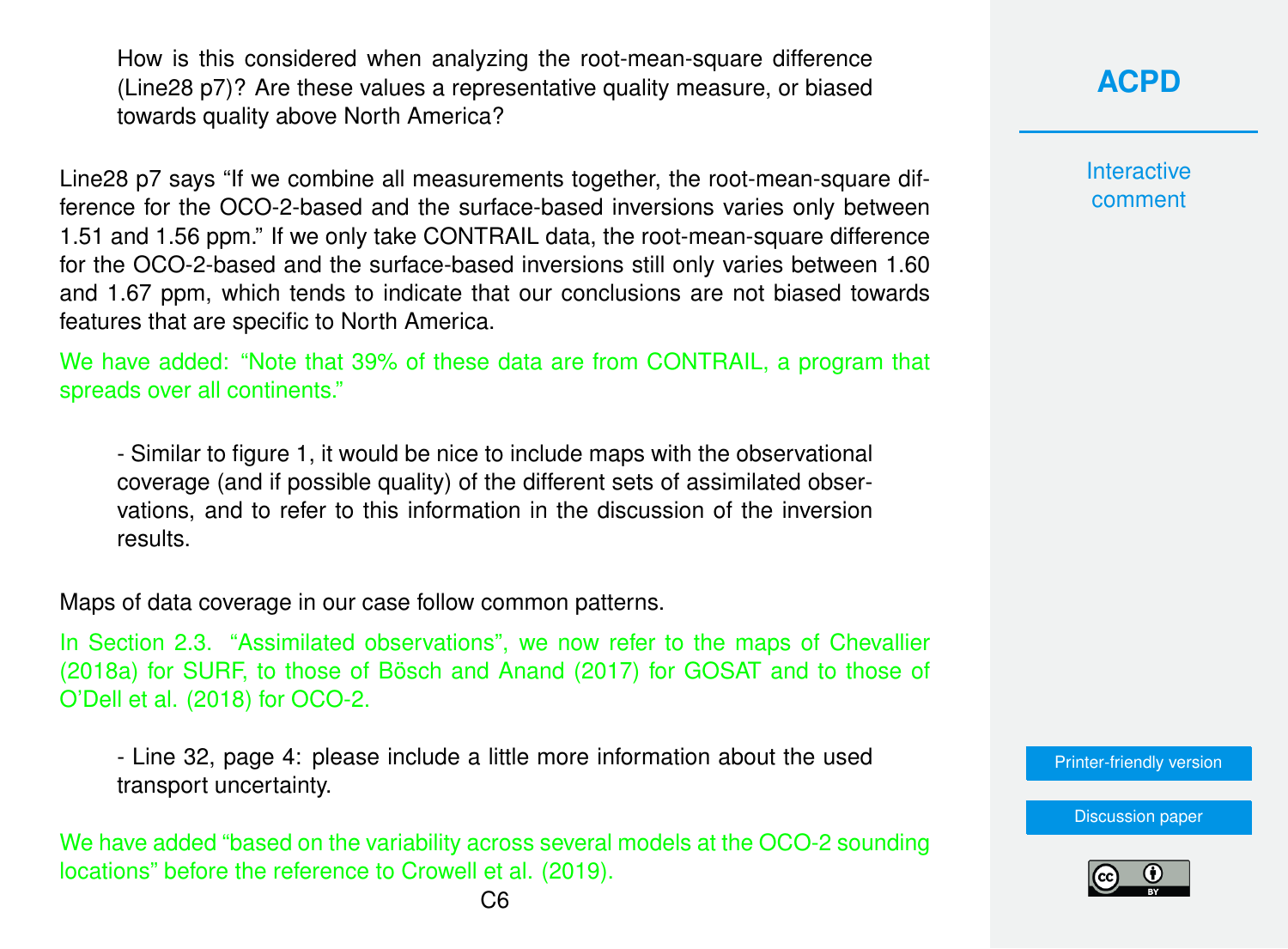- On page 4 (lines 37-39) it is mentioned that the bias of OCO-2 ocean observations is still too large for these observations to be included in the inversion, based on initial testing. It would be interesting to include a little more information here: how significant is the bias and the effect of it on optimized fluxes?

We have added the following information: "(annual global ocean sinks about 5 GtC/a, to be compared with the much smaller state-of-the-art estimates in Le Quéré et al., 2018)". In order to be more exhaustive, we have also added "(as are retrievals over inland water or over mixed land-water surfaces)" at the end of the sentence.

- Line 2 on page 5 states that outliers are rejected: are these considered outliers in the aircraft data, or in the simulation result? If the latter, is there a pattern to be discovered? And are the same observations removed for all inversions in the ensemble?

We consider that these measurements sampled local plumes that cannot be represented by our global model. Nearly the same measurements of that sort are identified when compared with each inversion posterior simulation.

We have added "they likely represent very local pollution plumes".

- Line 4 p6: this is not entirely clear: Do you mean that the grid cell value is used as simulated value for the verification data?

Yes.

#### We have added the reviewer's expression.

- Line 33 p9: if the aircraft data does not allow to distinguish between the quality of OCO-2 and in situ-based fluxes, what does this imply for future **Interactive** comment

[Printer-friendly version](https://www.atmos-chem-phys-discuss.net/acp-2019-213/acp-2019-213-AC1-print.pdf)

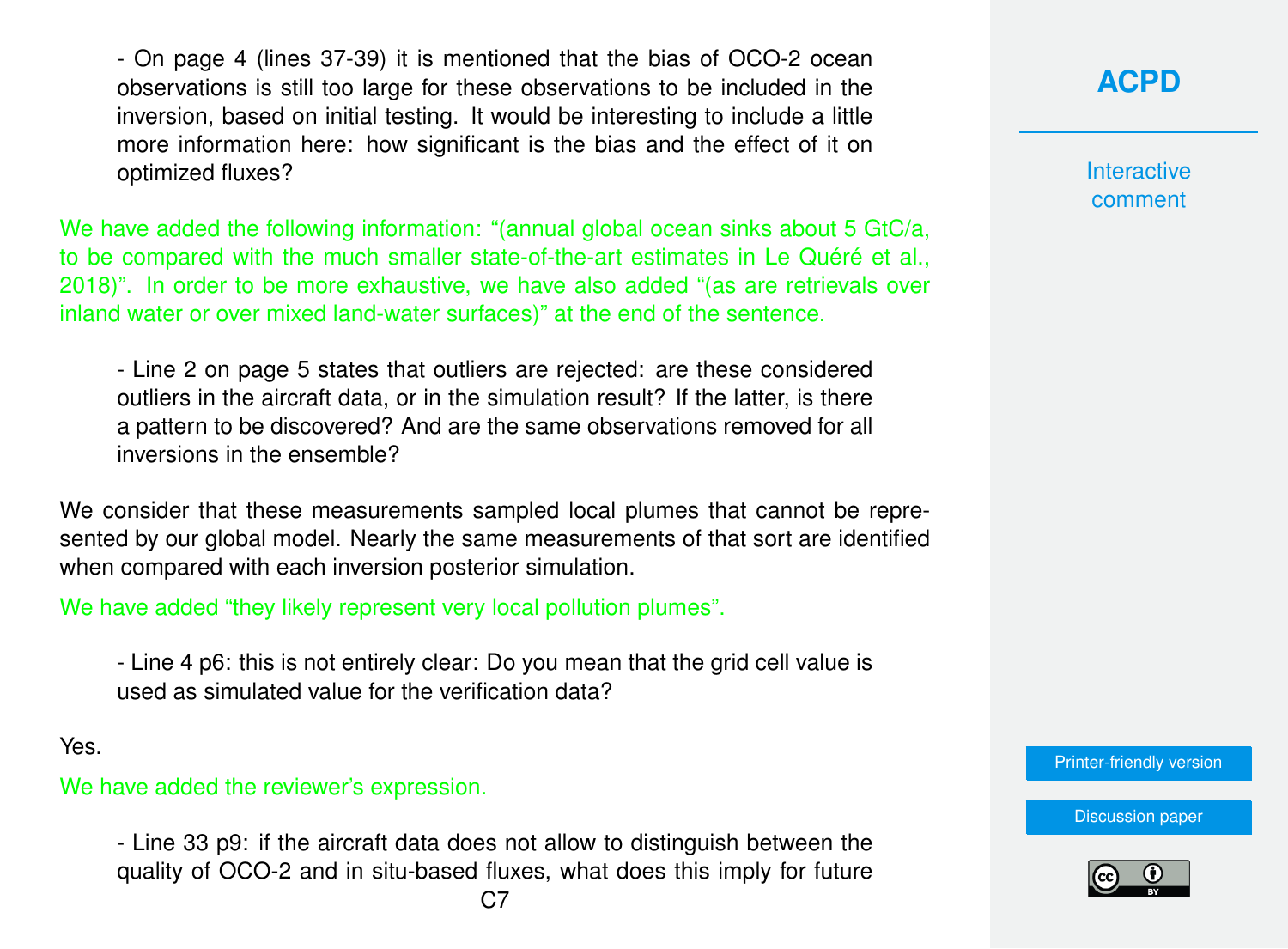quality assessments of inversions? One might expect that the quality of inversion results will increase in the coming years, both through the availability of high-quality satellite data, and through mprovements in inversion set-ups. Would this mean that the presented aircraft verification approach will no longer be useful to distinguish between their quality?

Consistent with our title, we focus on objective criterions to evaluate global  $CO<sub>2</sub>$  atmospheric inversions. In our discussion, we explain that they have to rely on aircraft measurements, however scarce they are. To better serve this purpose, in particular in view of future improvements of the inversion systems, we obviously need more aircraft measurements. The analysis could also be extended to aircore measurements whose number over the globe is growing.

We have added "We also need better coverage to accompany the better quality of inversion results expected in the coming years.".

- Please use ppm/yr instead of ppm/a

We follow ISO 80000-3:2006, that defines a as the symbol for year.

- Lines 47-51 p7: it would be clearer if you move these after eq (1), especially since the equation is now on the next page.

#### Done.

- Figure 6 might be clearer if you remove the edges of the contour plot, as they now look messy in combination with the edges of the continents.

On the other hand, the contour lines help visualizing the flux patterns and are particularly useful over the ocean to spot the outgasing areas. We have left them.

### **[ACPD](https://www.atmos-chem-phys-discuss.net/)**

**Interactive** comment

[Printer-friendly version](https://www.atmos-chem-phys-discuss.net/acp-2019-213/acp-2019-213-AC1-print.pdf)

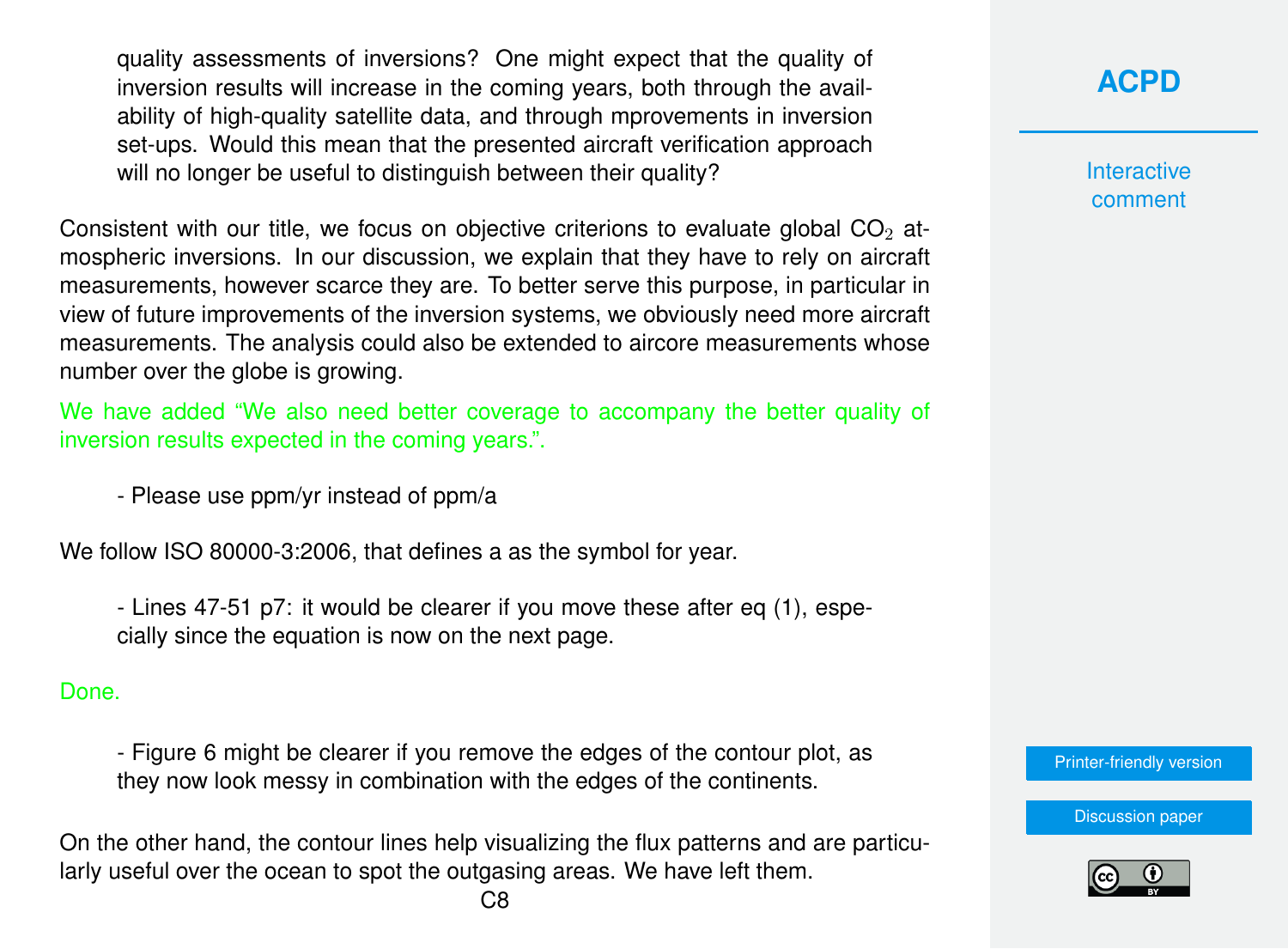- Figures 78: please start the y-axis of both plots from zero. It would be insightful to include the 0.15 ppm benchmark to show which biases fall within the measurement uncertainty.

We agree that such changes would be interesting, but they would also reduce the readability of the existing information, which is already limited. We prefer to keep the figures as they are.

#### **2 Response to Reviewer #2**

This paper explores the flux constraint of the in situ network, GOSAT, and OCO-2 independently using two different transport models. As such, this paper is extremely important to the community as a benchmark of progress on satellite remote sensing and the relative information in different sensors on the carbon cycle.

The paper is well-written and thorough, and I recommend publication after a few minor additions and/or corrections.

One issue I can foresee is the use of the OCFP XCO2 product for GOSAT and the OCO-2 FP algorithm for OCO-2. A major conclusion of this paper is that GOSAT has serious issues with regard to its carbon cycle constraint.

We disagree on this last point. We tried to be careful to draw general conclusions neither about OCO-2 nor about GOSAT, because our study is limited to two specific retrieval datasets: "Further, other GOSAT-based inversions could be more competitive if made differently (e.g., with a different bias-correction), while other OCO-2-based inversions (e.g., with a different transport model or with different retrievals), or ours with ACOS v9 retrievals after our study period (e.g., if the empirical bias-correction **Interactive** comment

[Printer-friendly version](https://www.atmos-chem-phys-discuss.net/acp-2019-213/acp-2019-213-AC1-print.pdf)

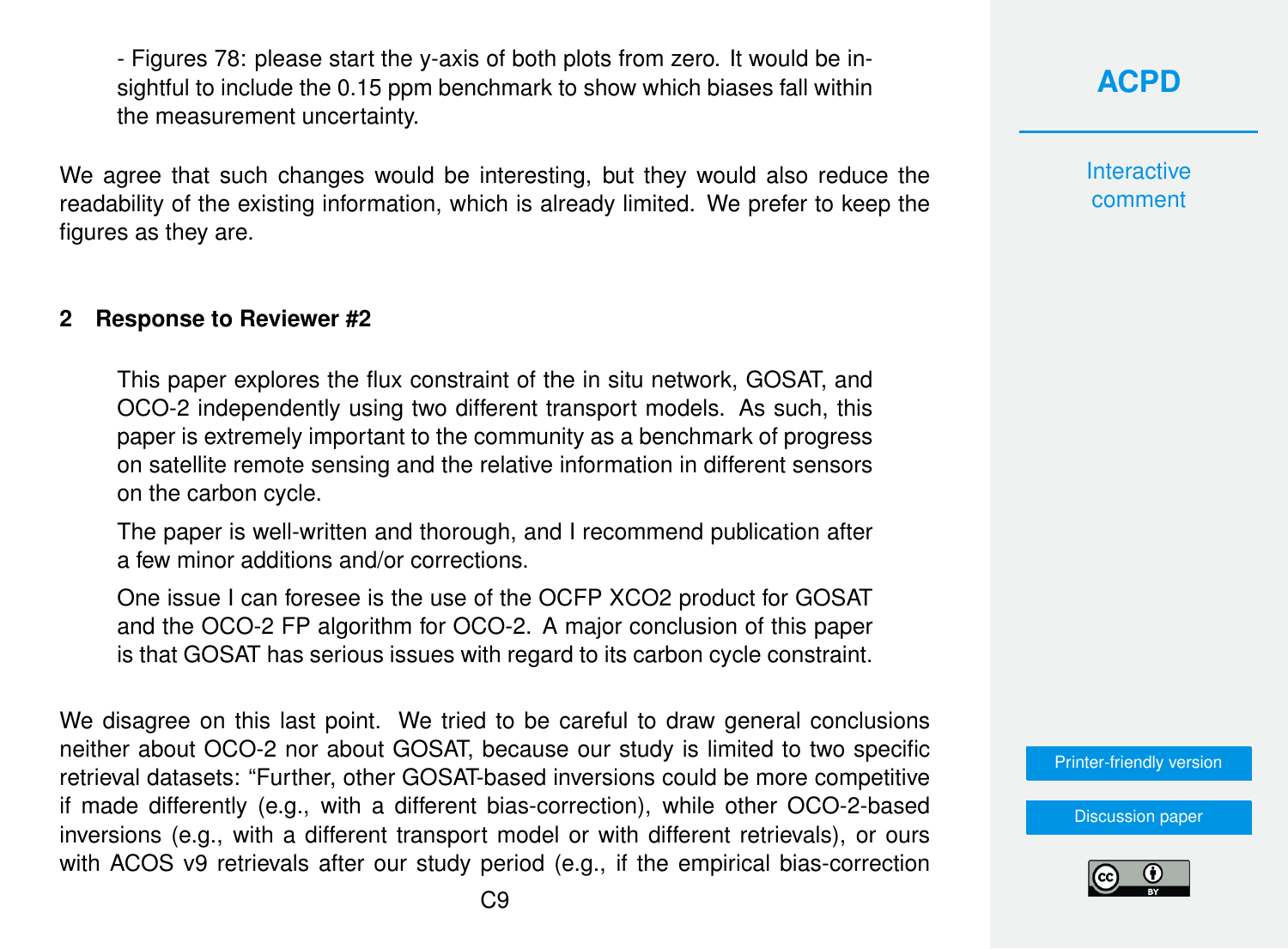is less efficient for later months), could still be found deficient for carbon specialists." (Section Conclusions).

To further clarify this point, in the abstract of the revised version, we have inserted a short similar statement: "Without any general claim on the usefulness of all OCO-2 retrieval datasets vs. all GOSAT retrieval datasets. "

In the conclusion, we have added two words (in bold here): "Within the limitations imposed by the use of two different verification periods, the **tested** bias-corrected OCO-2 retrievals perform better than the **tested** GOSAT retrievals in our inversion system.".

A paper by Takagi et al, perhaps in 2015, showed large differences between the different retrieval algorithms, and you might actually get similar results between OCO-2 and GOSAT if you were to use the same retrieval algorithm. I believe this at least warrants some discussion in the manuscript.

Our response above also addresses this point.

We have added the reference to Takagi et al. (2014) in the conclusion: "despite large differences between GOSAT retrieval algorithms, Takagi et al., 2014).

Also, the small sensitivity to the two different transport models is a significant finding, as other studies have shown a very large sensitivity to transport. Can you comment on this lack of sensitivity? It is due to similarities between Era-Interim and Era-5? Prior flux constraint? You comment that LMDz5a and LMDz6a are very different models. I realize that this evaluation could be a series of papers on its own.

In our discussion section, we already mentioned the fact that TransCom-type ensembles "gather systems with various degrees of sophistication (resolution of the transport model, size of the control vector)". For instance, Schuh et al. (2019, their Section 4.1)

# **[ACPD](https://www.atmos-chem-phys-discuss.net/)**

**Interactive** comment

[Printer-friendly version](https://www.atmos-chem-phys-discuss.net/acp-2019-213/acp-2019-213-AC1-print.pdf)

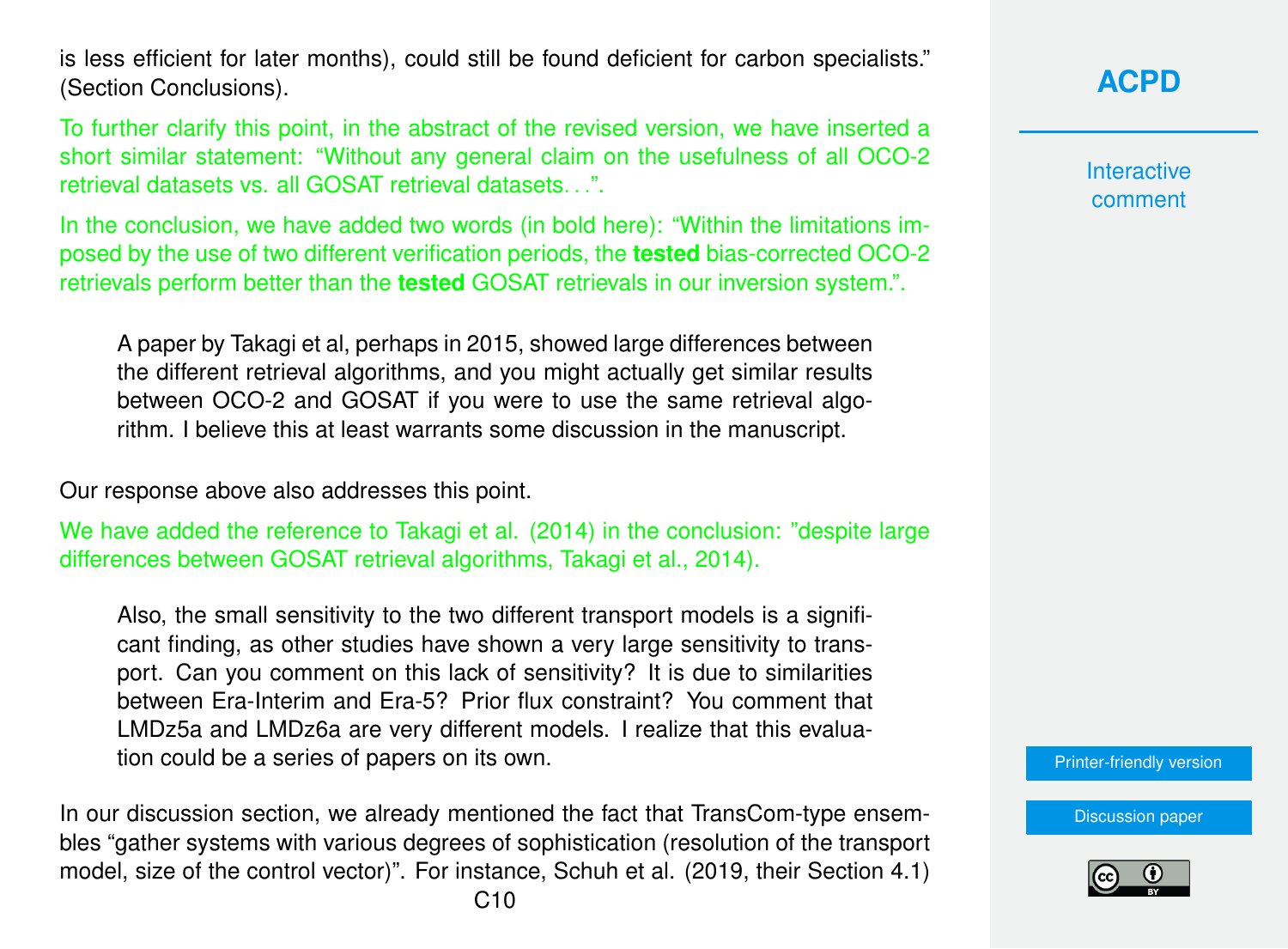mostly refer to technical problems in the mass flux processing from the parent model to explain strong differences in interhemispheric mixing, after Yu et al. (2018). Strictly speaking, this is not really transport uncertainty: transport processes are better known than what some off-line models simulate. Our study suggests that transport process uncertainty does not play a large role any more for annual and Transcom-type region scale fluxes, but more investigation would be needed to confirm this explanation.

This reviewer especially appreciates the thorough evaluation by aircraft data, though the lack of TCCON evaluation is surprising. Has this evaluation been done? Despite some dependence between the space-based sensors and TCCON, other works have shown that surface inversions can at times actually agree better with TCCON.

The dependence of the satellite retrievals on the TCCON data through the biascorrection is a serious limitation for the use of TCCON to discriminate between the skill of the various inversions. Further, as we say in the introduction, the fact that "current TCCON retrievals that serve as the best reference for column retrievals with global coverage, have commensurate [sub-ppm] offset uncertainties (Wunch et al., 2015)" hampers clear conclusions. Indeed, our inversion SURF fits the TCCON data mostly within 1 ppm (see Fig. 8 of Chevallier et al., 2017, https://doi.org/10.1002/2017JD026453).

For better clarity, in the above sentence, we have added "site-specific" before "commensurate offset uncertainties". We also refer in Section Discussion to Chevallier (2018) where this issue is further discussed.

Minor changes: Page 2, Line 35: Should be Schuh et al, 2019

#### Done.

Page 6, Line 19: Could this be an artifact of the way that the NOAA growth C11

### **[ACPD](https://www.atmos-chem-phys-discuss.net/)**

**Interactive** comment

[Printer-friendly version](https://www.atmos-chem-phys-discuss.net/acp-2019-213/acp-2019-213-AC1-print.pdf)

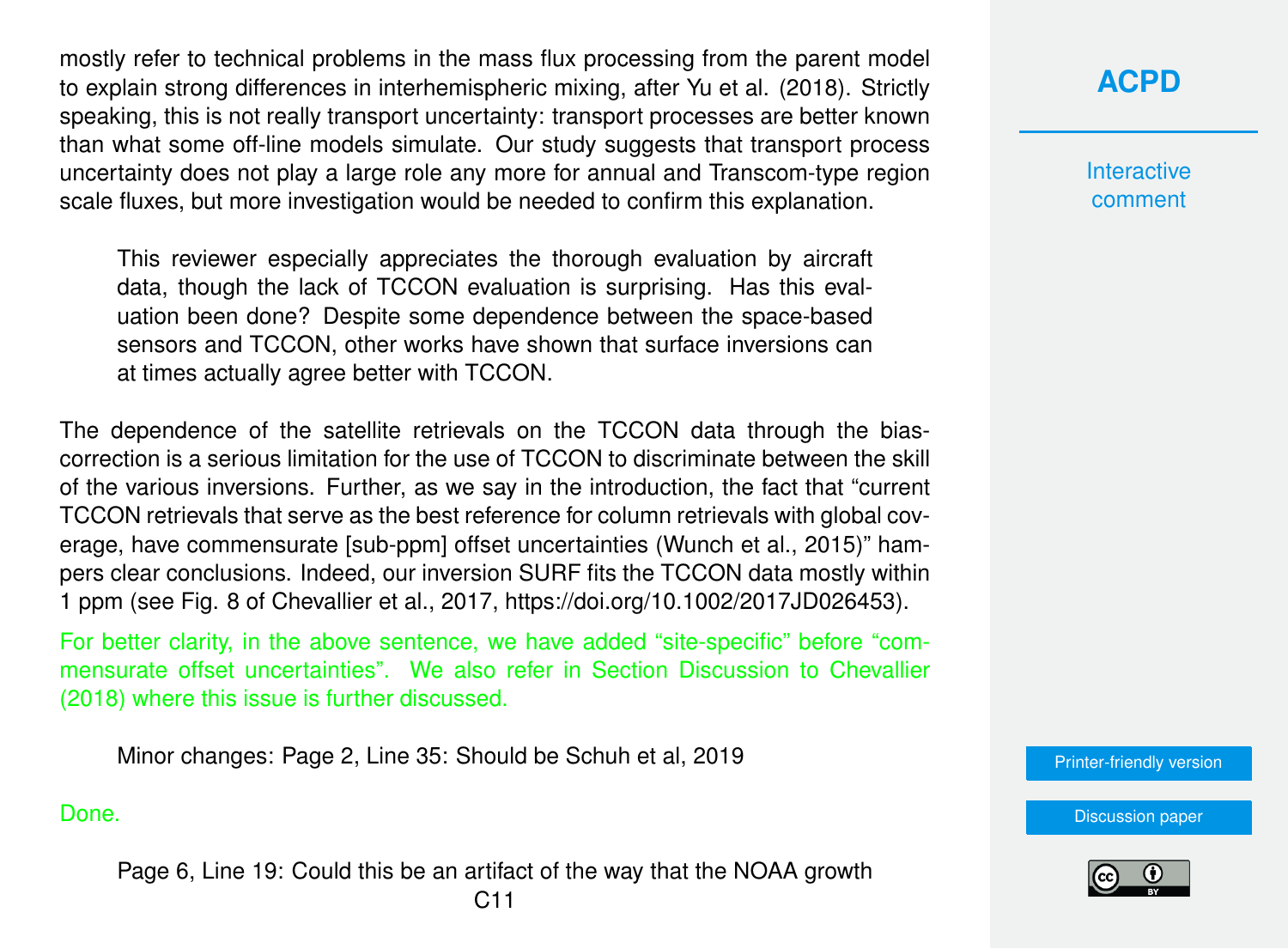rate is calculated (in the marine bdy layer or at Mauna Loa) vs. a global flux?

This is our interpretation as well, but we have not further investigated this point.

#### **3 Response to Reviewer #3**

The authors of this paper aim at evaluating whether airborne CO2 measurements made in the free troposphere can distinguish six flux inversion results that are based on two different transport model versions and three independent CO2 datasets. The three CO2 datasets used here are a selection of surface-based CO2 measurements and column-mean CO2 concentrations retrieved from GOSAT and OCO-2 satellite observations. The authors presented the evaluation result in terms of the mean of differences between the airborne measurement and corresponding modeled posterior concentration at each airborne site.

Specific comments:

1. The authors achieved their goal of distinguishing the six independent flux inversion results with the free troposphere airborne CO2 measurements, but they go further to address the relative merits and demerits of using GOSAT and OCO-2 retrieval datasets based on their evaluation results. The current design/setup of the experiment, however, is too limited to discuss that topic; the two satellite retrieval datasets were evaluated over different time periods and with different amounts of airborne observations at different locations/sites. Indeed, the authors acknowledge in the conclusion chapter that the current experiment can be expanded to 1) cover longer periods in which both satellite retrieval datasets overlap, 2) under**[ACPD](https://www.atmos-chem-phys-discuss.net/)**

**Interactive** comment

[Printer-friendly version](https://www.atmos-chem-phys-discuss.net/acp-2019-213/acp-2019-213-AC1-print.pdf)

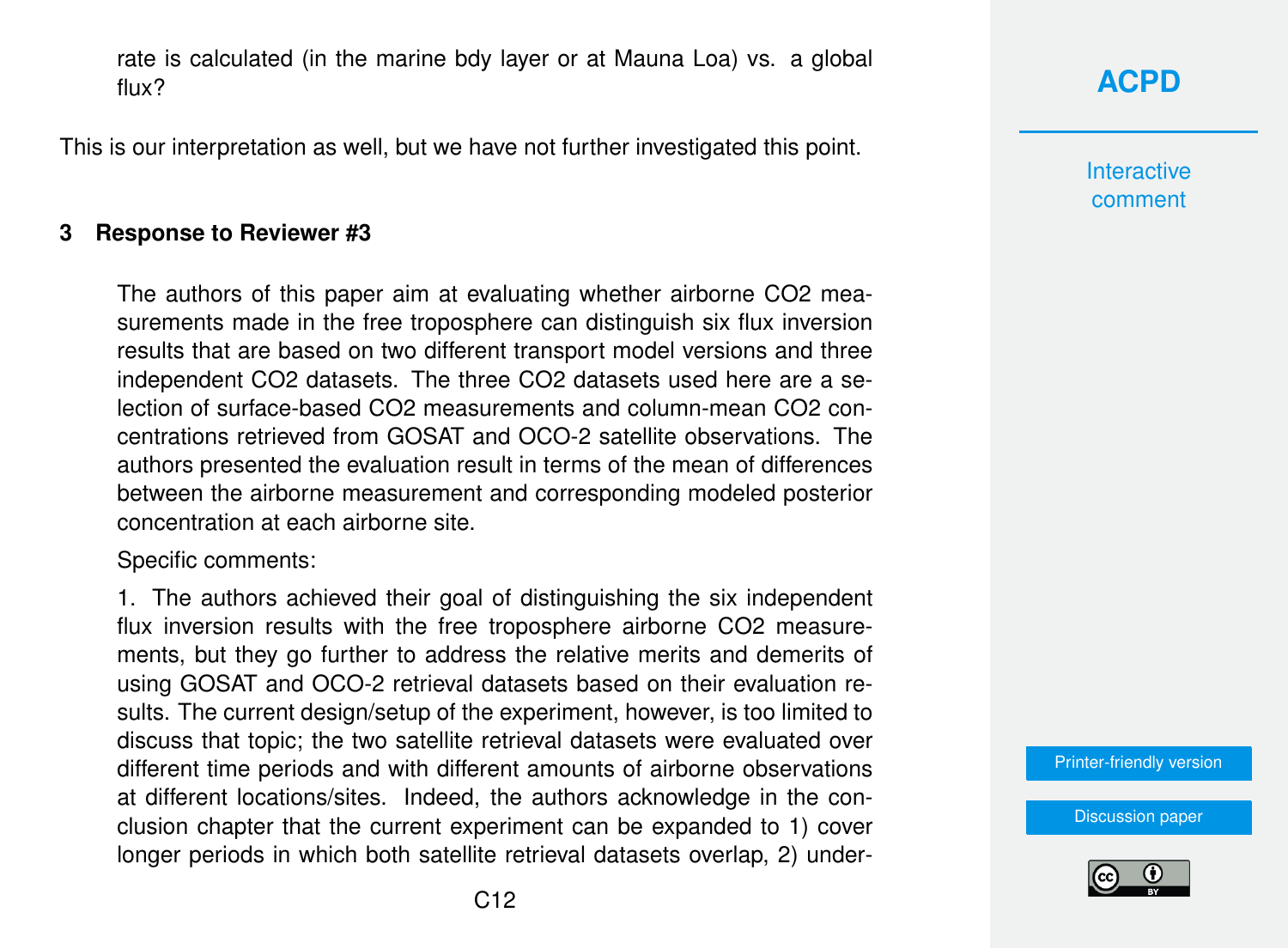stand the impact of differences among multiple GOSAT/OCO-2 retrieval algorithms available, 3) test out other approaches to handle the dense OCO-2 retrievals, and 4) assess the impact of OCO-2/GOSAT differences in data density, data precision, and quality in CO2 retrieving and bias correction. Items2-4 are particularly essential topics that need to be explored. I would encourage the authors to go to that depth, if they are to touch on the merit/demerit topic.

When writing the paper, we had no intention to address the relative merits and demerits of using GOSAT and OCO-2 retrieval datasets in general. We tried to make it clear that we were studying two specific products in particular: "Further, other GOSAT-based inversions could be more competitive if made differently (e.g., with a different biascorrection), while other OCO-2-based inversions (e.g., with a different transport model or with different retrievals), or ours with ACOS v9 retrievals after our study period (e.g., if the empirical bias-correction is less efficient for later months), could still be found deficient for carbon specialists." (Section Conclusions).

To further clarify this point, in the abstract of the revised version, we have inserted a short similar statement: "Without any general claim on the usefulness of all OCO-2 retrieval datasets vs. all GOSAT retrieval datasets. . .".

In the conclusion, we have added two words (in bold here): "Within the limitations imposed by the use of two different verification periods, the **tested** bias-corrected OCO-2 retrievals perform better than the **tested** GOSAT retrievals in our inversion system.".

2. I am left with questions regarding gaps found between the time series of annual fluxes by GOSAT and OCO-2 presented on Figures 2 through 4. In 2015, the only year the flux estimates by the two satellites overlap, larger gaps are found in the time series for Northern and Southern Africa, Eurasian Boreal, Australia, and South American Tropical (lager than those

### **[ACPD](https://www.atmos-chem-phys-discuss.net/)**

**Interactive** comment

[Printer-friendly version](https://www.atmos-chem-phys-discuss.net/acp-2019-213/acp-2019-213-AC1-print.pdf)

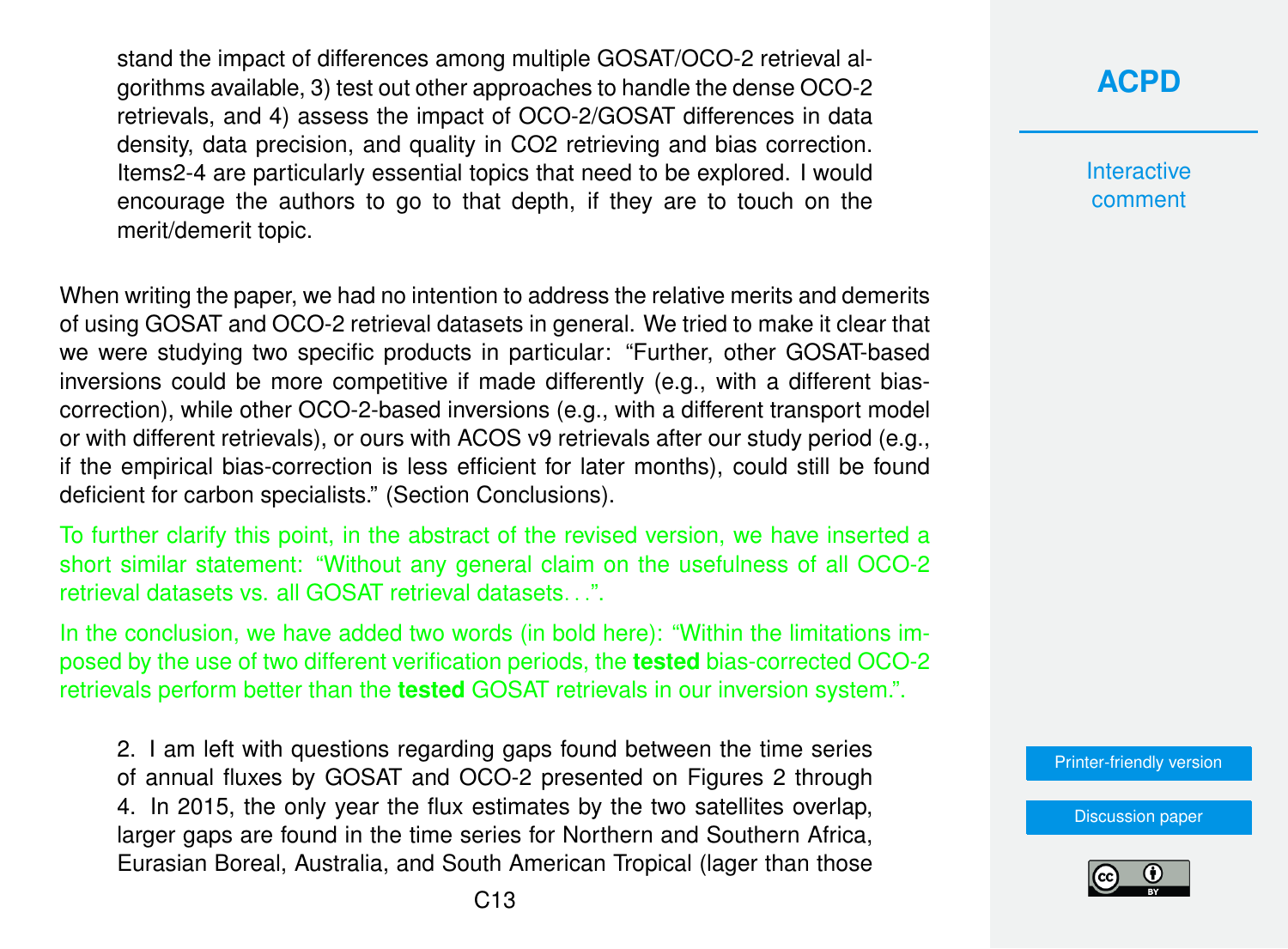of N. American Boreal/Temperate, Eurasian Temperate).These are regions where surface-based CO2 measurement sites are sparse, as indicated in Chevallier 2018, and also where evaluation by the airborne CO2 measurement is limited (Figure 9; most of the airborne evaluation is concentrated over N. America). South American airborne sites are among the very few sites that are found over those regions under-sampled by surface measurement networks. At these site, CO2 biases are shown to be larger both in the OCO-2 and GOSAT cases (>0.6 ppm; INPE (Figure8) and RBA-B (Figure 7) sites). Do both the OCO-2 and GOSAT CO2 biases have the same signs (+/-) at these South American sites?

Yes, they have, but the absolute values vary by twofold when considering the same measurements. For the common year (2015), we have 185 aircraft measurements from INPE between 2 and 7 km above sea level. The mean model-observation bias is 0.4, 0.6, 1.0 and 1.1 ppm, respectively for GOSAT/5A, GOSAT/6A, OCO-2/5A and OCO-2/6A.

Can this help explain the gaps in the regional flux time series?

Considering the same 185 measurements (i.e. much less than what is shown in Fig. 7 and 8), the performance of SURF is in-between GOSAT and OCO-2: 0.8 and 1.0 ppm, respectively for 5A and 6A. These statistics are based on a small sample and provide little help to explain the spread of the time series over a large portion of the South American continent.

Do the flux gaps fall within the range of flux uncertainties?

For Tropical South America, the posterior uncertainty of SURF  $(1\sigma)$  is 1.3 GtC/a and well covers the spread. This large uncertainty is expected since the reviewer points to **Interactive** comment

[Printer-friendly version](https://www.atmos-chem-phys-discuss.net/acp-2019-213/acp-2019-213-AC1-print.pdf)

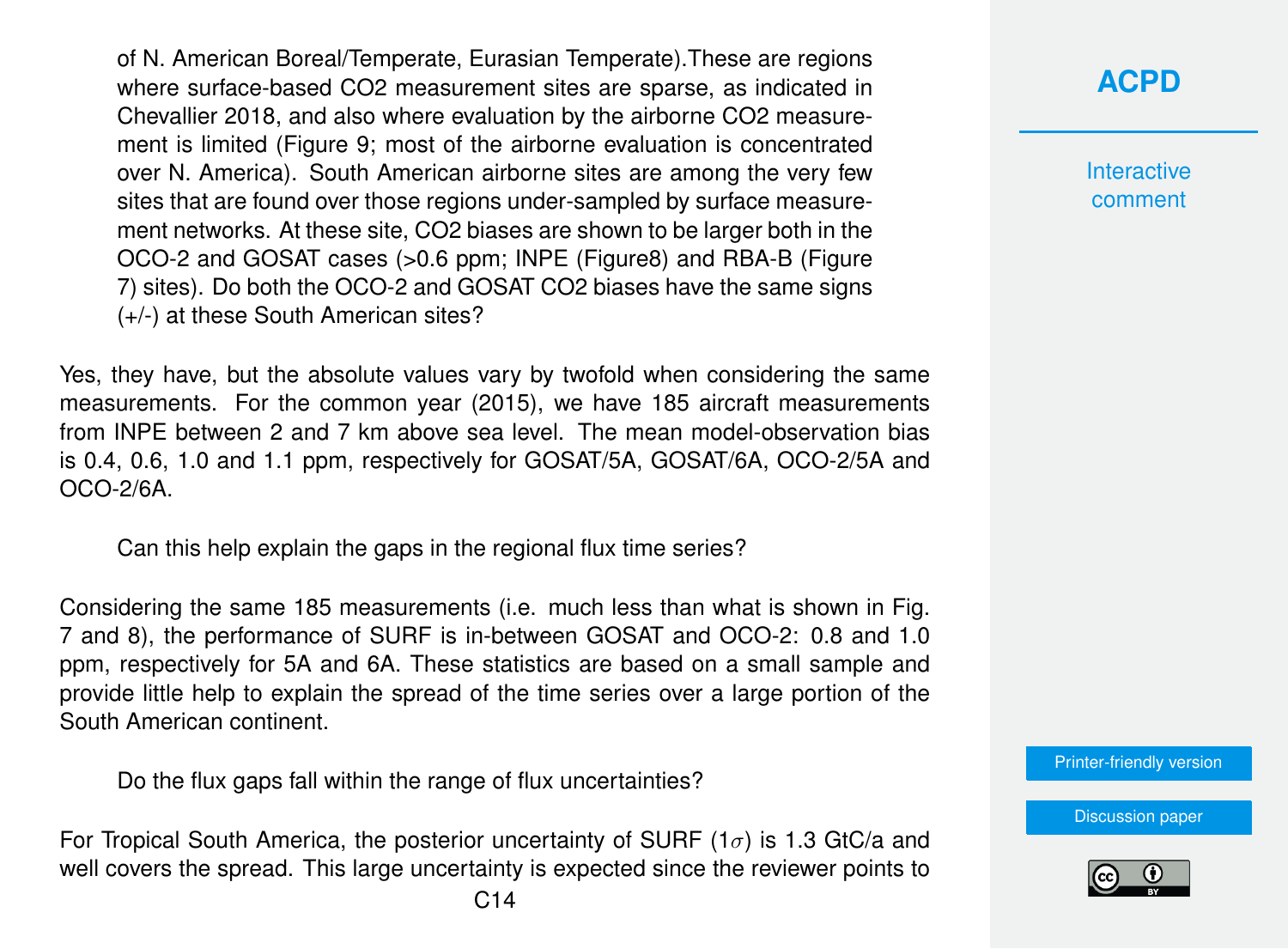regions that are measurement-sparse at the surface. A more general view on this question is provided by Figure 5 that shows the ratio of the absolute difference between the OCO-2 annual fluxes and the SURF annual fluxes to the SURF posterior uncertainty: "For all regions discussed so far, this difference is usually within the Bayesian uncertainty standard deviation (but reaches up to 2.6 times this quantity in Northern Africa for 2015), which means that the difference between the two flux estimates at this scale is mostly not statistically significant" (Section 3.2).

What are other reasons that may explain these gaps?

We acknowledged the fact that "remaining differences between fluxes from these two flux inversion types require further analysis." (Section 5, Conclusions). As long as they are consistent with the posterior uncertainty estimates, they are not surprising: they reflect the limitations of the observation information content as seen through the inverse system.

What Figures 2 through 4 show poses readers a question of whether column-mean CO2 retrievals from multiple satellite missions can be mixed in CO2 source-sink studies. I think these are worth discussing in depth in this paper.

We arqued that the satellite-driven time-series presented here cannot be mixed: "Upstream, both inferred flux time series do not overlap with each other at all scales studied here (for instance in the tropical lands) in terms of both the mean and variability. This prevents us from computing flux anomalies from one vs. the other" (Section 5, Conclusions).

Minor comments: 1. Figure 2 caption: Please explain in the main text what "edge effects" are.

**[ACPD](https://www.atmos-chem-phys-discuss.net/)**

**Interactive** comment

[Printer-friendly version](https://www.atmos-chem-phys-discuss.net/acp-2019-213/acp-2019-213-AC1-print.pdf)